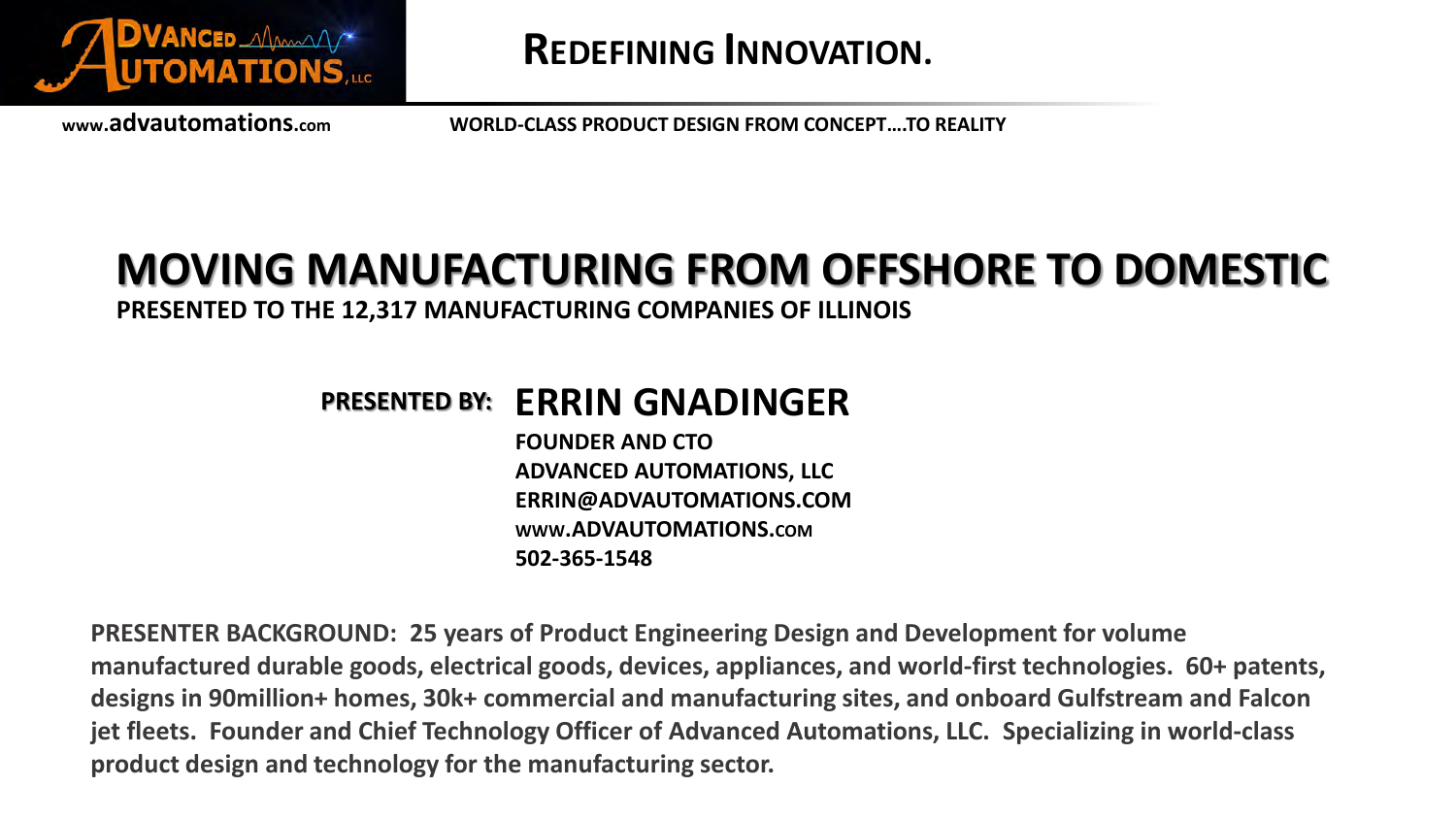

# **CURRENT STATE OF ILLINOIS MANUFACTURING INDUSTRY**

- **a. 12,317 MANUFACTURING COMPANIES**
- **b. MANUFACTURING ACCOUNTS FOR 12.54% OF ILLINOIS' TOTAL OUTPUT**
- **c. TOTAL ILLINOIS MANUFACTURING OUTPUT IS \$108.43 BILLION**
- **d. MANUFACTURING EMPLOYS 9.61% OF ILLINOIS' WORKFORCE**
- **e. 592,000 EMPLOYEES (9.68% OF NON-FARM EMPLOYMENT)**
- **f. AVERAGE ANNUAL MANUFACTURING EMPLOYEE COMPENSATION \$89,853**
- **g. ILLINOIS RANKED IN TOP 5 STATES BY MANUFACTURING OUTPUT**

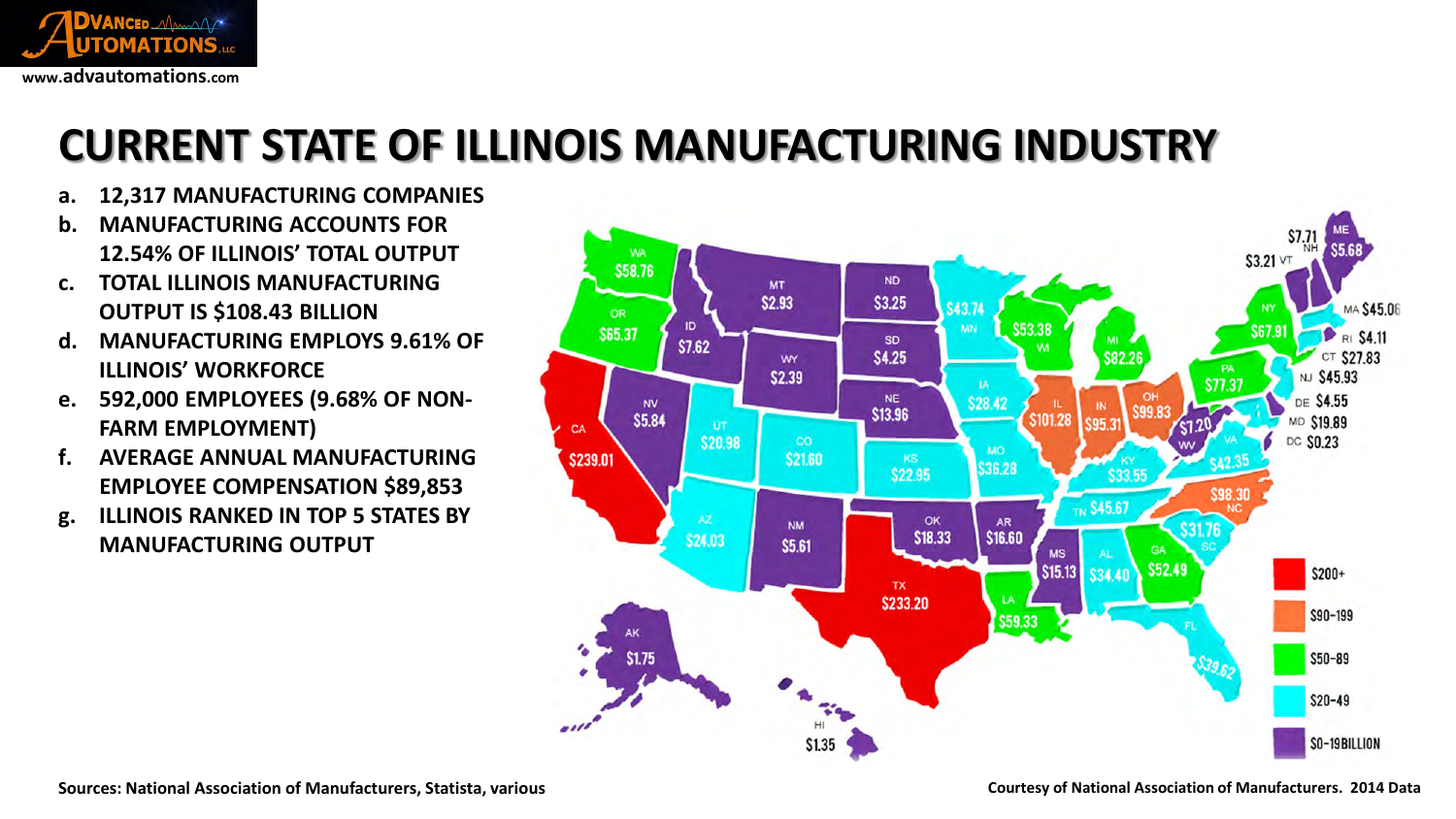

# **CURRENT STATE OF GLOBAL MANUFACTURING INDUSTRY**



\* output measured on a value-added basis in current U.S. dollars

Top 10 countries by share of global manufacturing

#### **MADE IN USA?**

- **1. RECENT SURVEY OF 200 EXECUTIVES (BY BOSTON CONSULTING GROUP) FOUND 21% WERE CURRENTLY ON-SHORING PRODUCTION OPERATIONS TO THE US. (AN ADDITIONAL 33% SAID THEY WERE CONSIDERING SUCH ACTION).**
- **2. AT FACE VALUE, GOODS PRODUCED IN CHINA ARE 5% CHEAPER THAN IN THE US.**
- **3. CHINESE LABOR COSTS ARE RISIING 15%-20% ANNUALLY, COMPARED WITH 1.6% IN THE US**
- **4. NEARLY 78% OF AMERICAN CONSUMERS WOULD RATHER BUY A US-MADE PRODUCT THAN IMPORTED. 60% ARE WILLING TO PAY 10% MORE RETAIL.**
- **5. VERY LOW TOOLING COSTS IN CHINA/INDIA, ROUGHLY 35%**
- **6. MOST CHINESE/INDIAN MOLDS ARE NOT TRANSFERRABLE TO US STANDARD OR EUROPEAN STANDARD MOLDING PRESSES**
- **7. OF TOTAL PRODUCT DEVELOPMENT COSTS, CUSTOM TOOLING AND EQUIPMENT TYPICALLY ACCOUNT FOR 60-70% OF TOTAL PROJECT COST**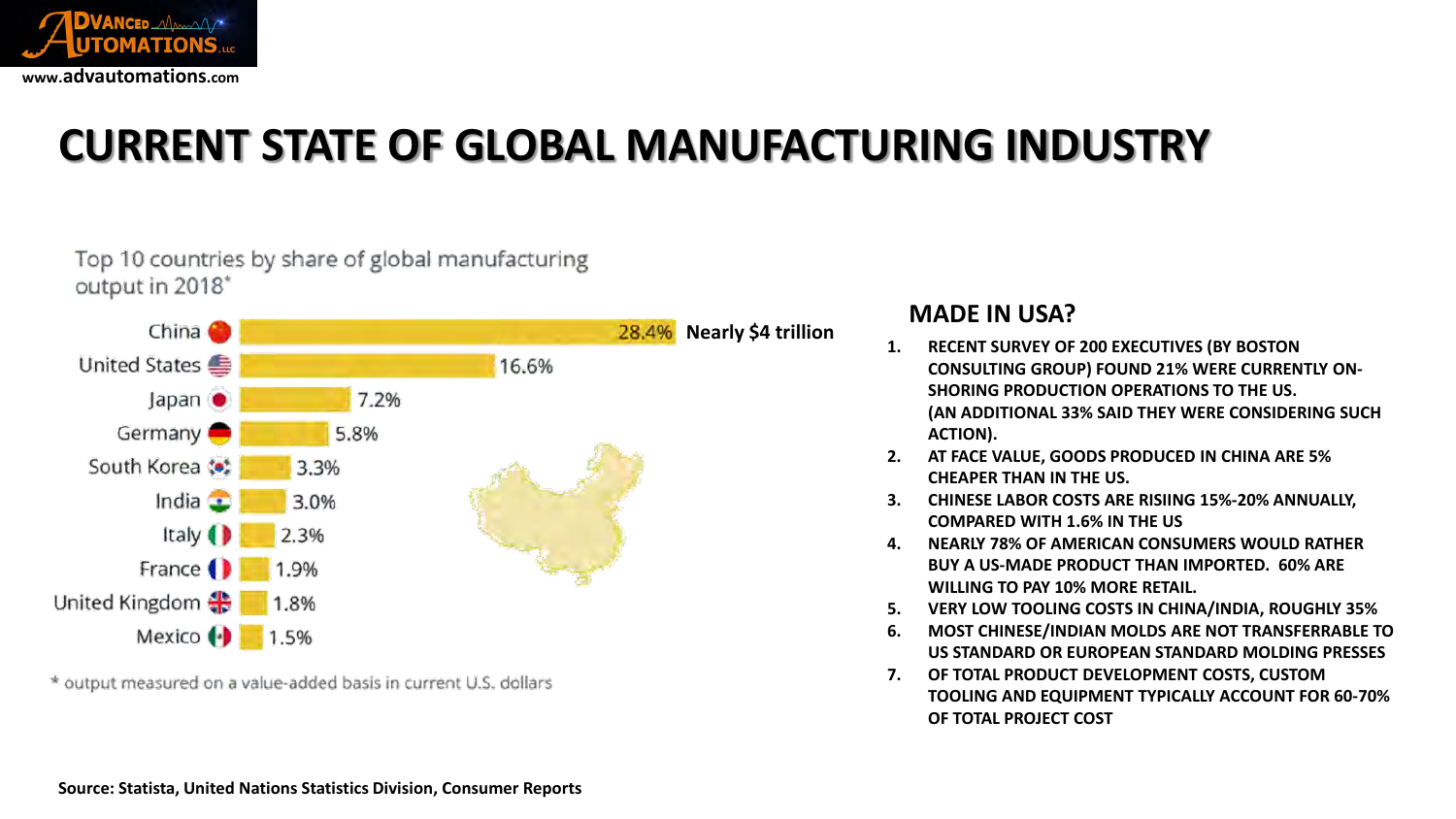

### **PROCESS BACKGROUND: -CONCEPT TO MANUFACTURING**

**PRODUCT/DESIGN FEASIBILITY (SIMPLISTIC)**

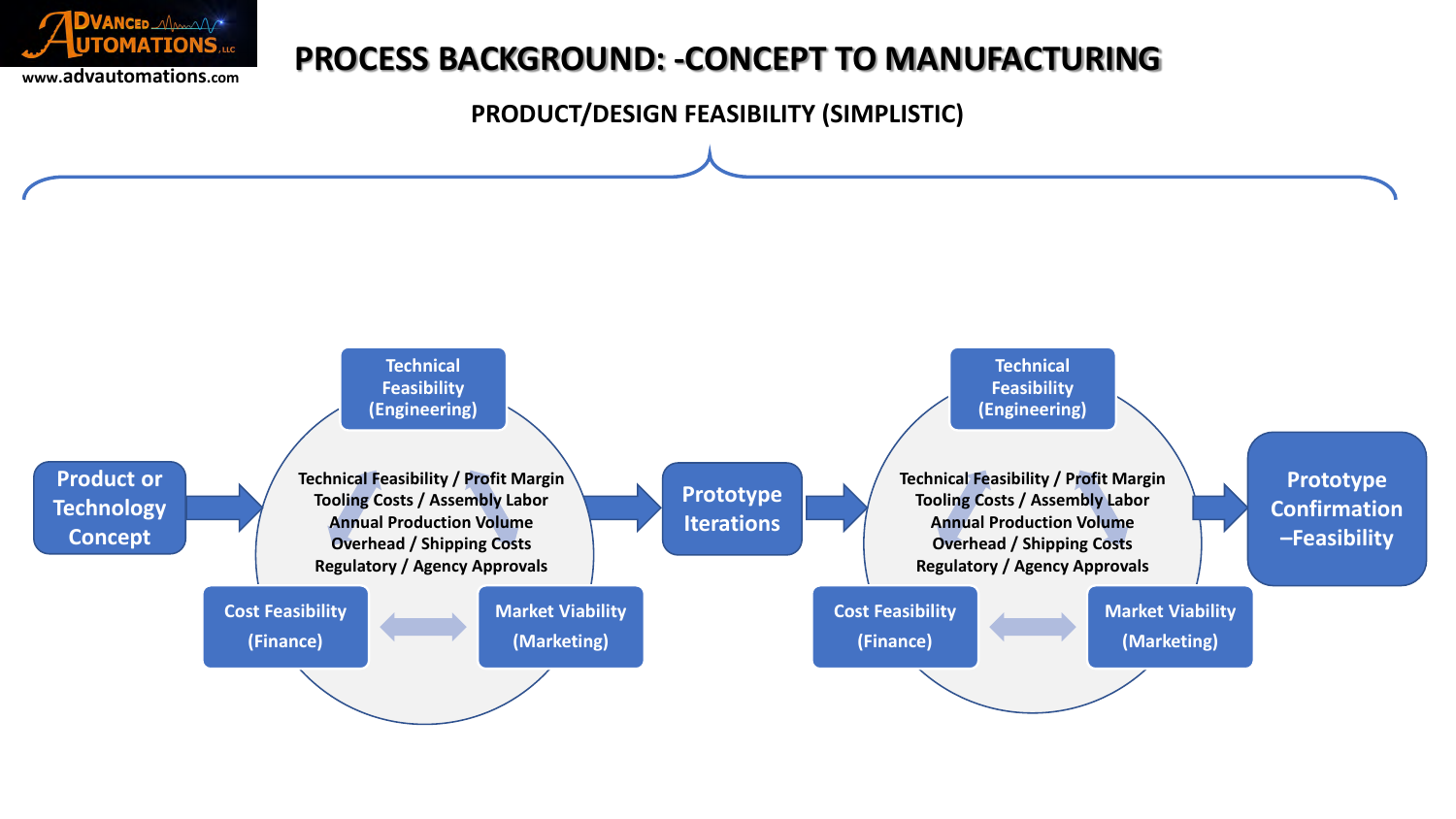

### **PROCESS BACKGROUND: -CONCEPT TO MANUFACTURING**

#### **DETAILED ENGINEERING (SIMPLISTIC)**

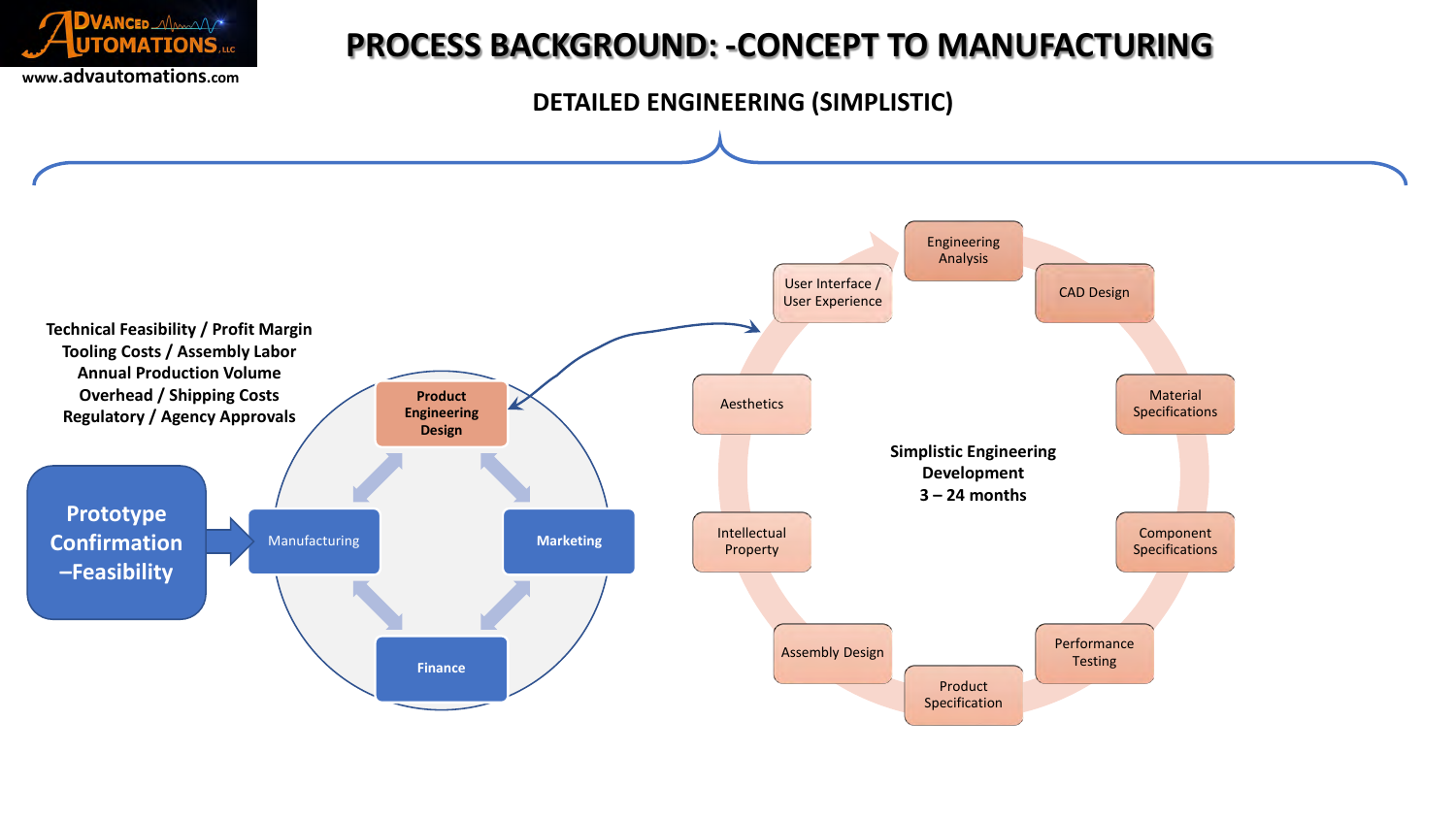

### **PROCESS BACKGROUND: -CONCEPT TO MANUFACTURING**

**TRANITION TO PRODUCTION (SIMPLISTIC)**

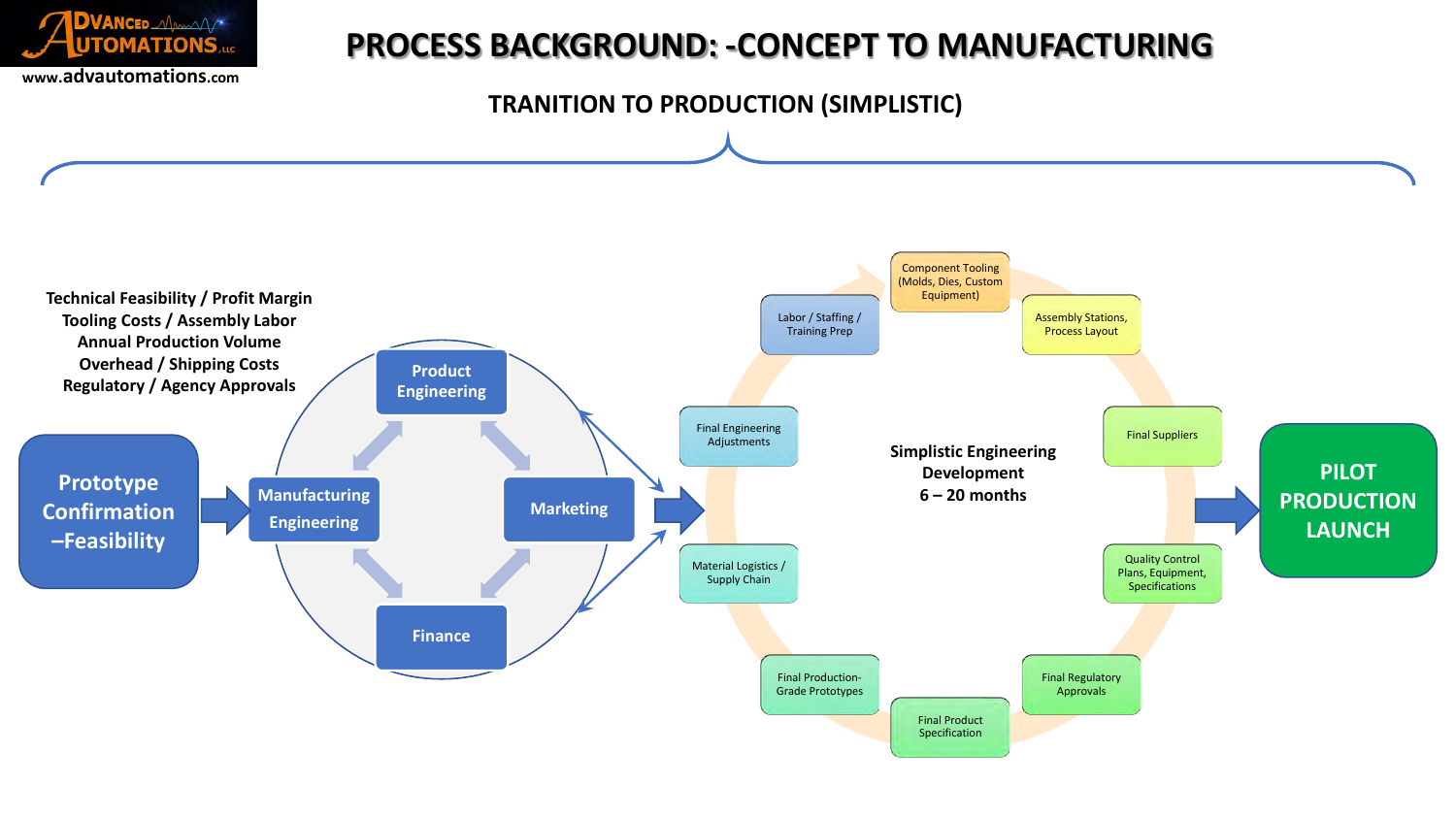

# **ONSHORING TO THE US**

#### **CAN I SIMPLY MOVE THE OPERATION TO THE US?**

- **1. YES, BUT WITH MANY CONSIDERATIONS TO ADDRESS**
	- **i. Cannot usually transfer and use existing molds and dies**
	- **ii. Most Chinese molds and dies are fabricated with S50C steel to non-US and non-Euro press standards.**
		- **a. S50C steel is considered, by any manufacturing standards in the US or Europe, substandard. It has a (Rockwell) hardness range of 7-20.**
		- **b. Minimum standard US molds and dies use hardened P20 tool steel, fabricated to fit US and most European presses. P20 tool Steel has a hardness range of 36-42.**
		- **c. Lower hardness alloys quicker mold and die fabrication, but also means the life of the mold (against critical failure) is much lower.**
	- **iii. Chinese products are DESIGNED TO USE VERY HIGH LABOR – Many manual fasteners, manual operations Simply replicating most Chinese product designs in the US would require an un-realistically large labor force**
	- **iv. Ergonomic standards, labor laws, labor litigation and work practice claims and laws are completely different between China and the US, or China and EU.**

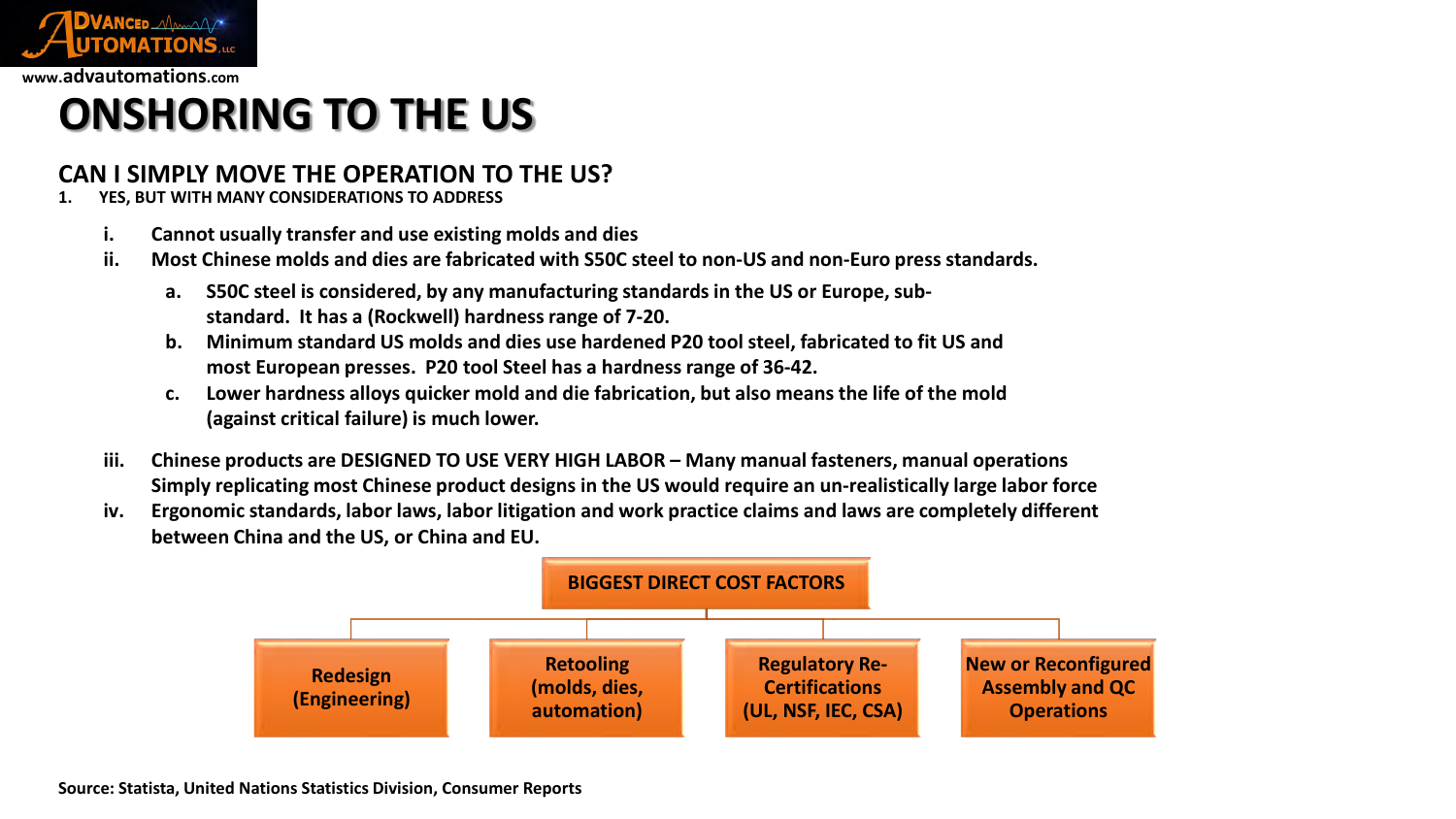

### **ONSHORING TO THE US**

#### **CAN I SIMPLY MOVE THE OPERATION TO THE US? (cont'd)**

**YES, BUT WITH MANY CONSIDERATIONS TO ADDRESS**



#### WHAT DOES ALL THIS COST? HOW LONG?

#### **TYPICAL EXAMPLES:**

| <b>PRODUCT</b>                       | <b>ANNUAL</b><br><b>PRODUCTION</b><br><b>VOLUME</b> | <b>TOTAL COST</b><br>(INCLUDING EFFORT) | <b>LEAD TIME TO US</b><br><b>PRODUCTION</b><br><b>START</b> | <b>CHANGE IN WARRANTY</b><br><b>CLAIMS, LITIGATION, NET</b><br><b>PROMOTER SCORE</b> | <b>CHANGE IN PROFIT</b><br><b>MARGIN (MATERIAL,</b><br>LABOR, SHIPPING, TAXES,<br><b>BRAND</b> ) |
|--------------------------------------|-----------------------------------------------------|-----------------------------------------|-------------------------------------------------------------|--------------------------------------------------------------------------------------|--------------------------------------------------------------------------------------------------|
| Major Home Appliance (White Good)    | <b>HIGH (100k+)</b>                                 | \$50Mil - \$100 Mil                     | 36 months                                                   | 20-35% Benefit                                                                       | 10-15% Benefit                                                                                   |
| <b>Minor Electrical Durable Good</b> | LOW (less than 10k)                                 | \$100k - \$250k                         | $12-18$ months                                              | 10-20% Benefit                                                                       | <b>Neutral</b>                                                                                   |
| Low-Tech / No-Tech Durable Good      | <b>HIGH (100k+)</b>                                 | $$75k - $150k$                          | $8 - 12$ months                                             | $0 - 10\%$ Benefit                                                                   | $5 - 15%$ Detriment                                                                              |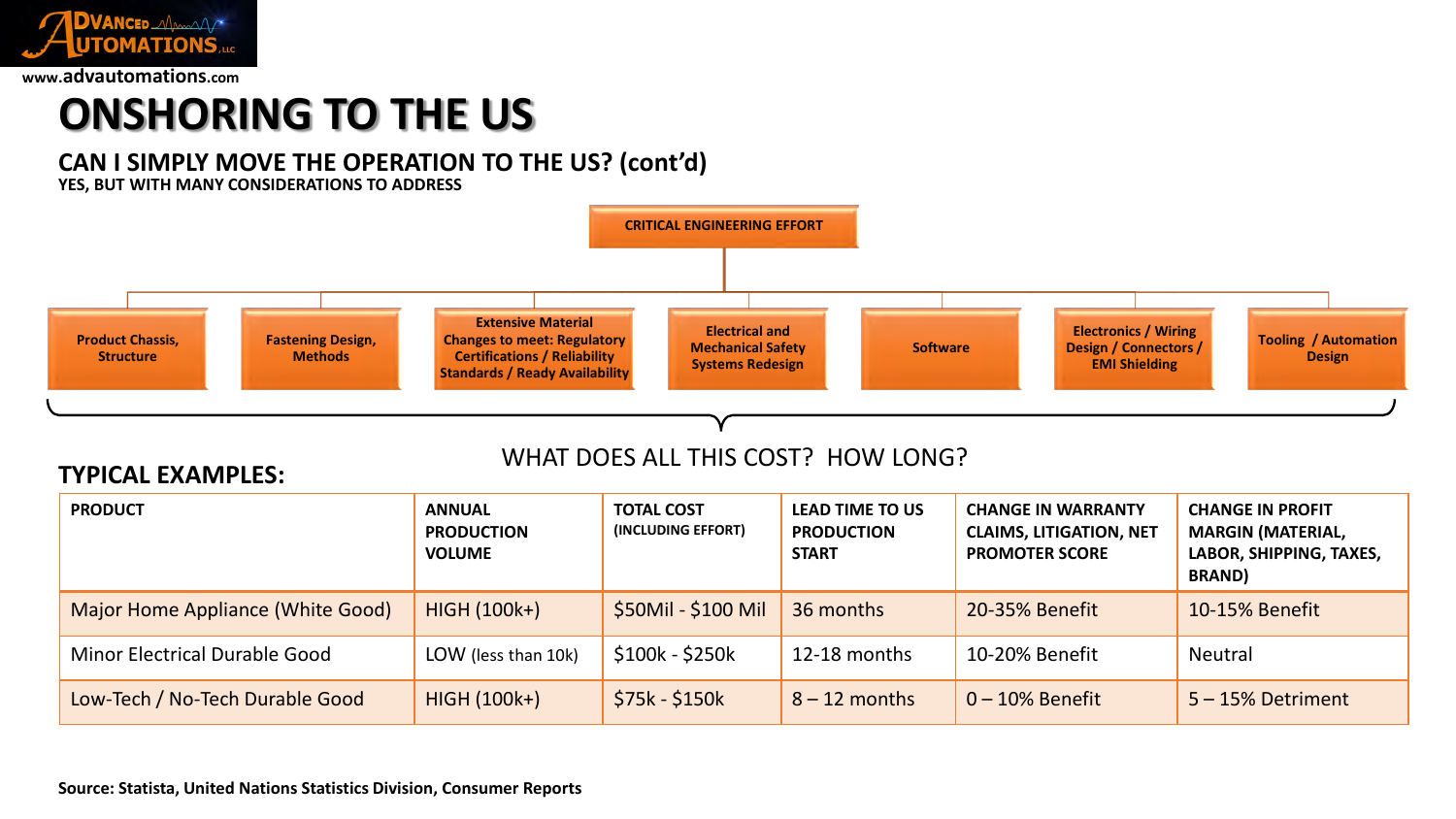

**ONSHORING TO THE US**

#### **WHY SO MANY MENTIONS ABOUT TOOLING? WHAT'S THE DEAL?**

**Any part or component produced in volume, and produced in a fashion that is highly repeatable and consistent, requires custom tooling to produce. The custom tooling is assembled into a mechanized press or other automated equipment to produce parts in mass volume with only minimal human supervision.**

**Tooling for plastics are typically referred to as "molds".**

**Tooling for metals (brackets, wire-forms, metal shapes) are typically referred to as "dies" (with exception to castings).**

**In nearly ALL cases, the custom tooling needed for any part or component is carefully fabricated, and is often precision fabricated to within 0.0005 inch (5 ten-thousandths of an inch). The specific tool is designed very specifically to work for a very specific grade of material, I.e. plastic resin or particular grade of metal. Any deviation from that very specific material will usually result in very bad things, including a catastrophic tool crash (resulting in a total and complete loss of the tool,…unsalvageable).**

**Prototypes and Engineering development: 3D printing, CNC ,machining, temporary urethane molds, etc,, VERY HIGH part cost Production: Hardened precision tooling and presses (and/or automation): Mold, dies, etc., VERY LOW part cost**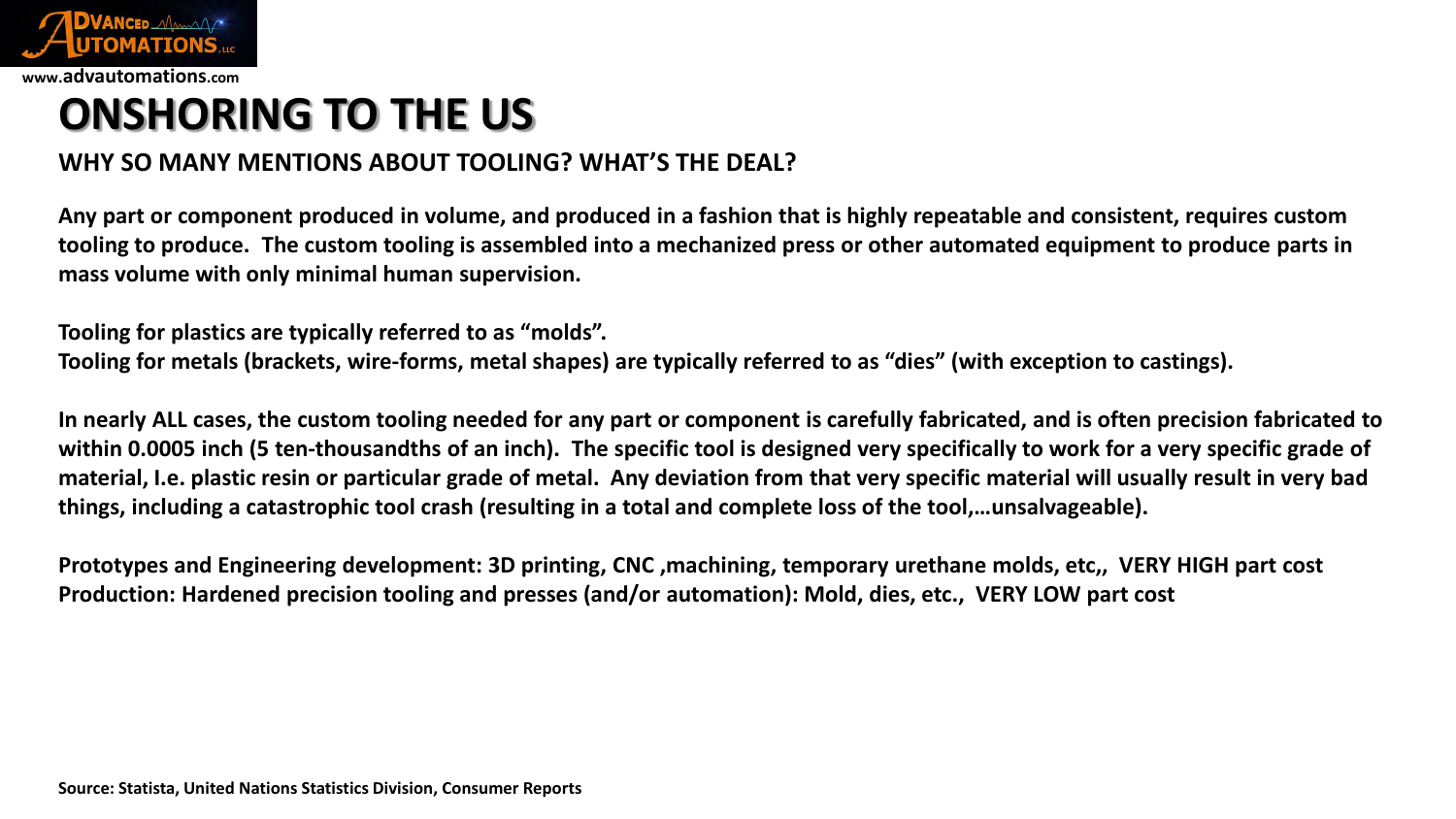

## **ONSHORING TO THE US**

**WHY SO MANY MENTIONS ABOUT TOOLING? WHAT'S THE DEAL?**

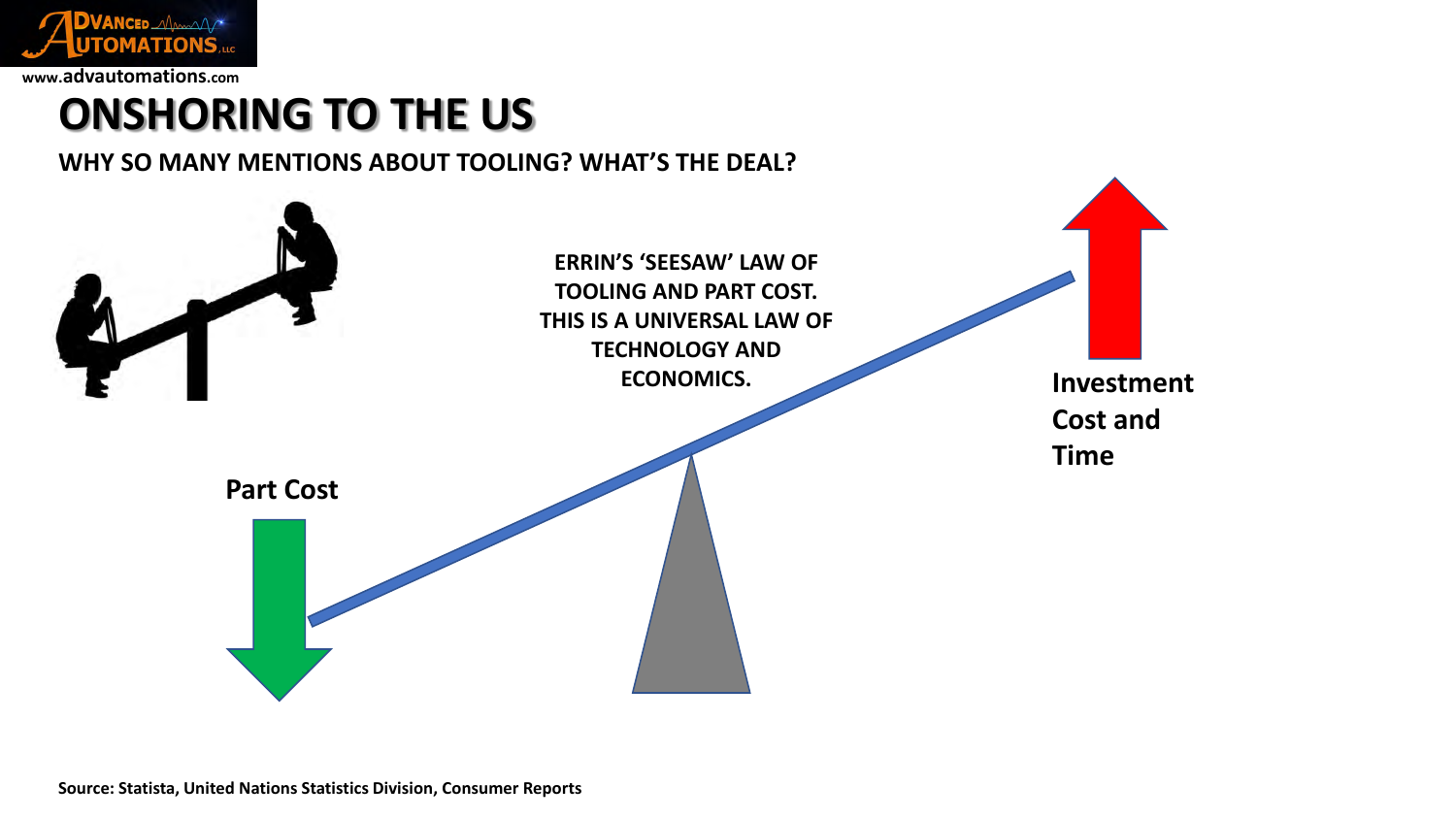

# **ONSHORING TO THE US**

#### **WHY SO MANY MENTIONS ABOUT TOOLING? WHAT'S THE DEAL?**

**Real World Scenario: A molded plastic dishwasher tub**

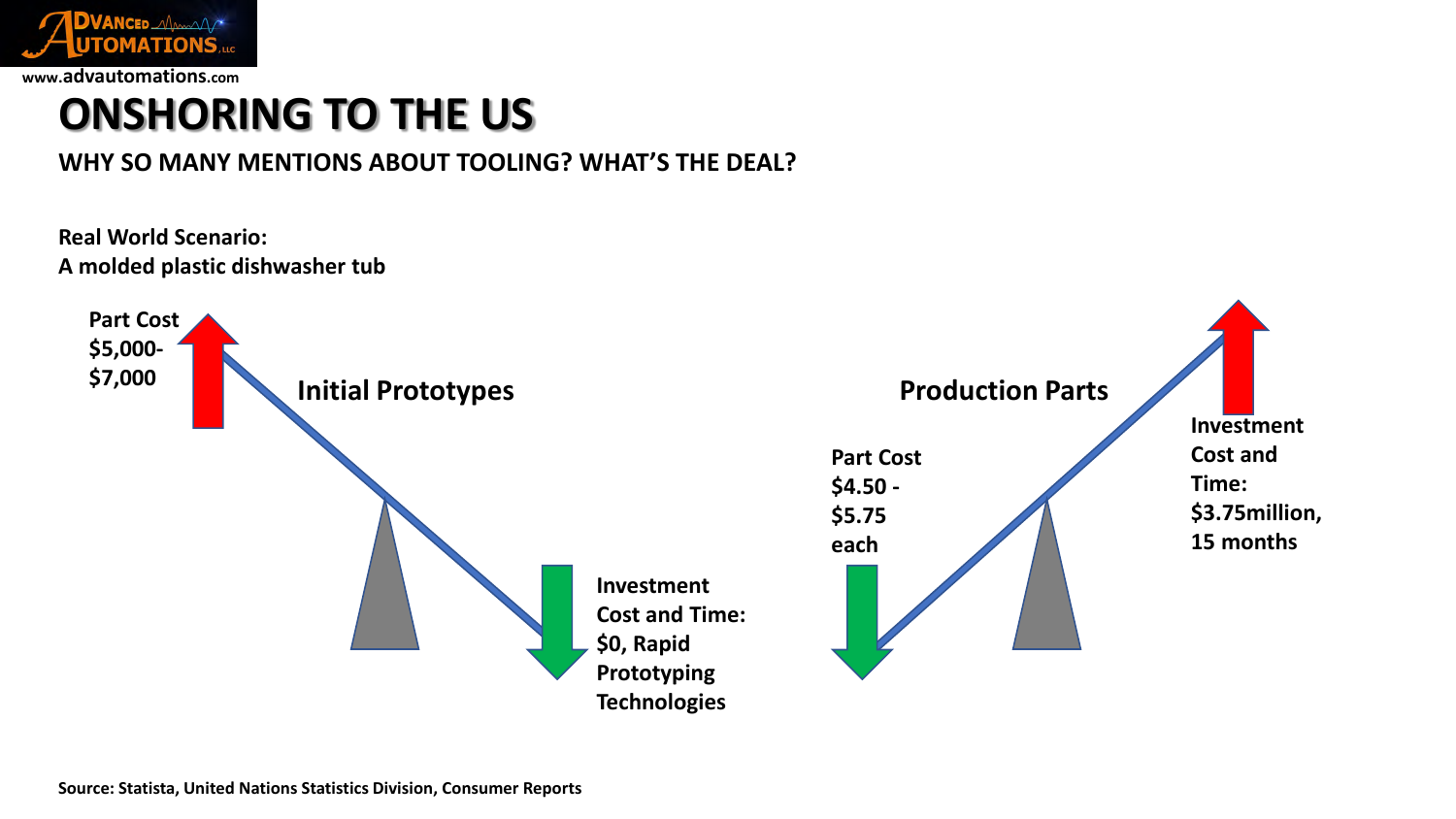

# **ONSHORING TO THE US**

#### **HOW DOES TOOLING REALLY WORK? WHAT ARE WE TALKING ABOUT?**

<https://www.youtube.com/watch?v=b1U9W4iNDiQ>

\$40,000 Prototype



#### \$4,000 Production Machine